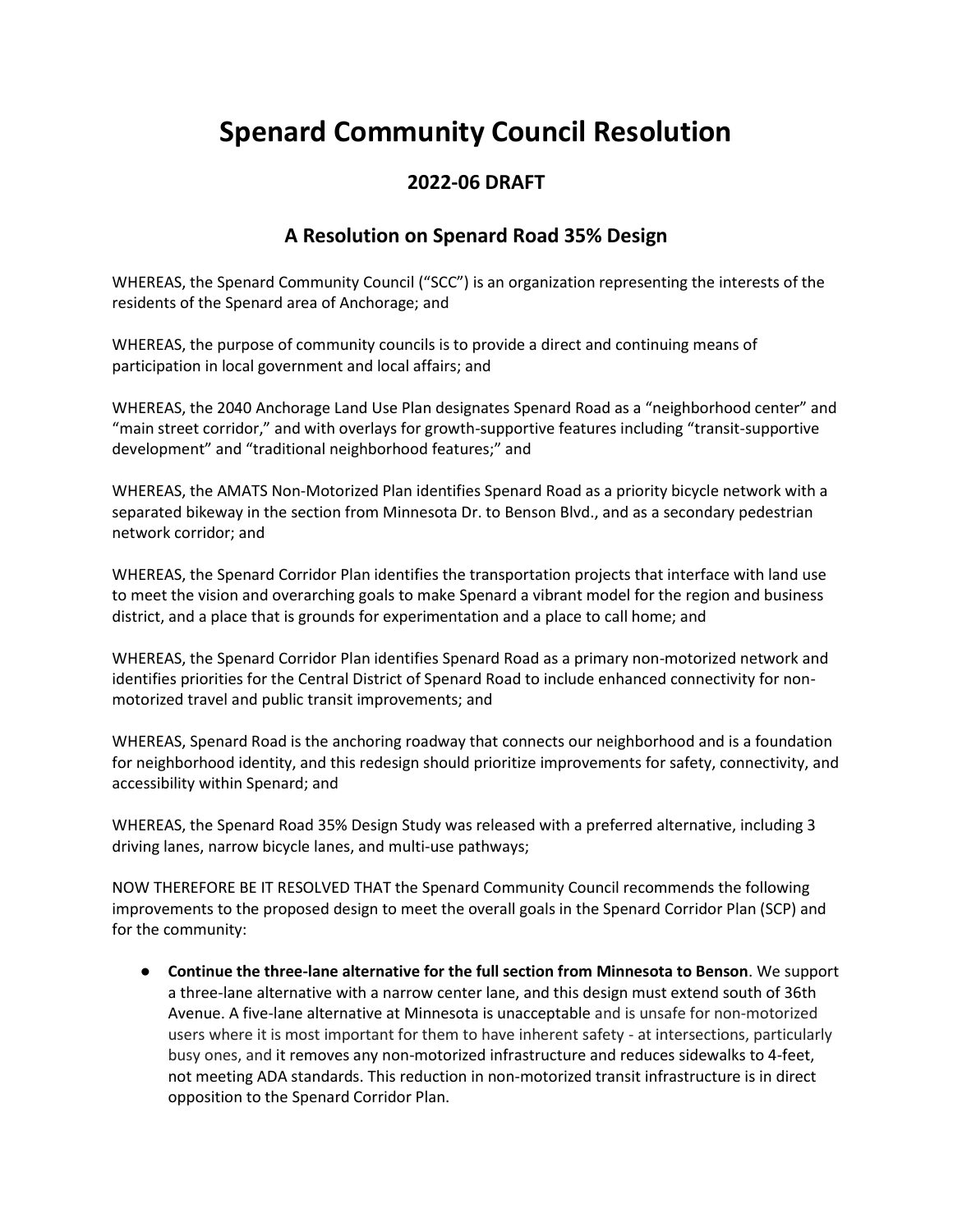- **•** Reduce the design speed of the project and the posted speed limit to 20-25mph. SCP Goals 8 and 10 focus on the accommodation and safety of non-motorized transit, and SCP Policy 5.16 (Roadway classification and vehicular speed) calls for the design of the Central and North sections of Spenard Road for low vehicle operation speeds. Without a buffer separating nonmotorized travel from the driving lanes, the speed limit reduction is necessary and will improve safety without adding to congestion. Much of this section of the road is deeply curved; in fact the section from West 36th Avenue to Minnesota has been historically known as "Dead Man's Curve". There is no possibility of taking the curve out of the road (we are not asking for that), but the sight lines are very short and going at higher speeds will be dangerous no matter what changes happen to the road itself.
- **Reduce the width of driving lanes**. By reducing the speed, the driving lanes can be narrowed, including the center turning lane, to provide more width for non-motorized facilities. An ideal cross section of the street would be 8 foot multi-use paths, a 1.5 foot gutter, 5 foot bike lanes, 11 foot driving lanes and an 11 foot center lane, allowing for a 1.5 foot shoulder on either side. See SCP Policy 5.10.
- **Prioritize design for the ease of use and safety of people walking, biking, and using transit.** SCP Policy 5.6 prioritizes a safe, efficient, and walkable pedestrian system, including excellent sidewalk facilities, enhanced pedestrian crossings, and ADA accessible active transportation routes. Residents who rely on non-motorized and public transit are more vulnerable to injury and death in the event of a collision involving a motor vehicle. Collisions rarely happen when all involved are vigilant and undistracted on a clear day. Studies show that designing a road that takes into account the humanity of all users in inclement conditions and assumes that one or more parties will be distracted or unaware reduces injuries and fatalities.
- **Include 5-foot wide bicycle lanes**. The current design of 4-foot bicycle lanes with a 1.5 foot gutter pan does not make a 5.5-foot bike lane for safe, year-round facility. A winter bike handle bar is about 2 feet wide, making the buffer between vehicles inadequate. By designing the road to a speed of 20-25mph, it is possible to reduce the driving lanes or turning lane to enhance the non-motorized facilities. Without a speed reduction, this design requires a buffer or a separated bicycle facility.
- **Incorporate access to cross streets in the design**. Recent development, such as along Chugach Way and 34th Avenue, and improvements to the non-motorized network along 30th Avenue need to be incorporated into the design based on increased use in these areas. Successful examples of this are along McRae Rd.
- **Include safe and ADA compliant pedestrian crossings between traffic lights**. ADA requirements for pedestrians at crosswalks should be adhered to, such as audible signals for those with hearing impairments. Again, there are the curves which makes it extremely hazardous for people to cross anywhere other than at Benson Blvd. or 36th Avenue. An example in the Municipality is the crosswalk in front of Turnagain Elementary School on Northern Lights Boulevard; a red traffic signal instead of a flashing crosswalk sign alerts drivers to come to a complete stop to allow pedestrians to cross.
- **Integrate public transit into the design**. Spenard is a "Transit Corridor," so it should include bus turnouts, improvements at transit stops, and ways for passengers to safely cross Spenard Road throughout the corridor to get on and off the bus including but not limited to the crosswalk recommendations listed below. Planning for a future Transit Hub per SCP Policy 5.18 should also be included in this design. Refer also to SCP Policies 2.12, 2.13, 3.20, and 5.1.
- **Winter maintenance must be factored into design**. Spenard Road is a vital connection for residents year-round and snow is a problem for everyone: the Municipality snow removal and maintenance crews, vehicle traffic and especially pedestrians and bicyclists. We do not want to